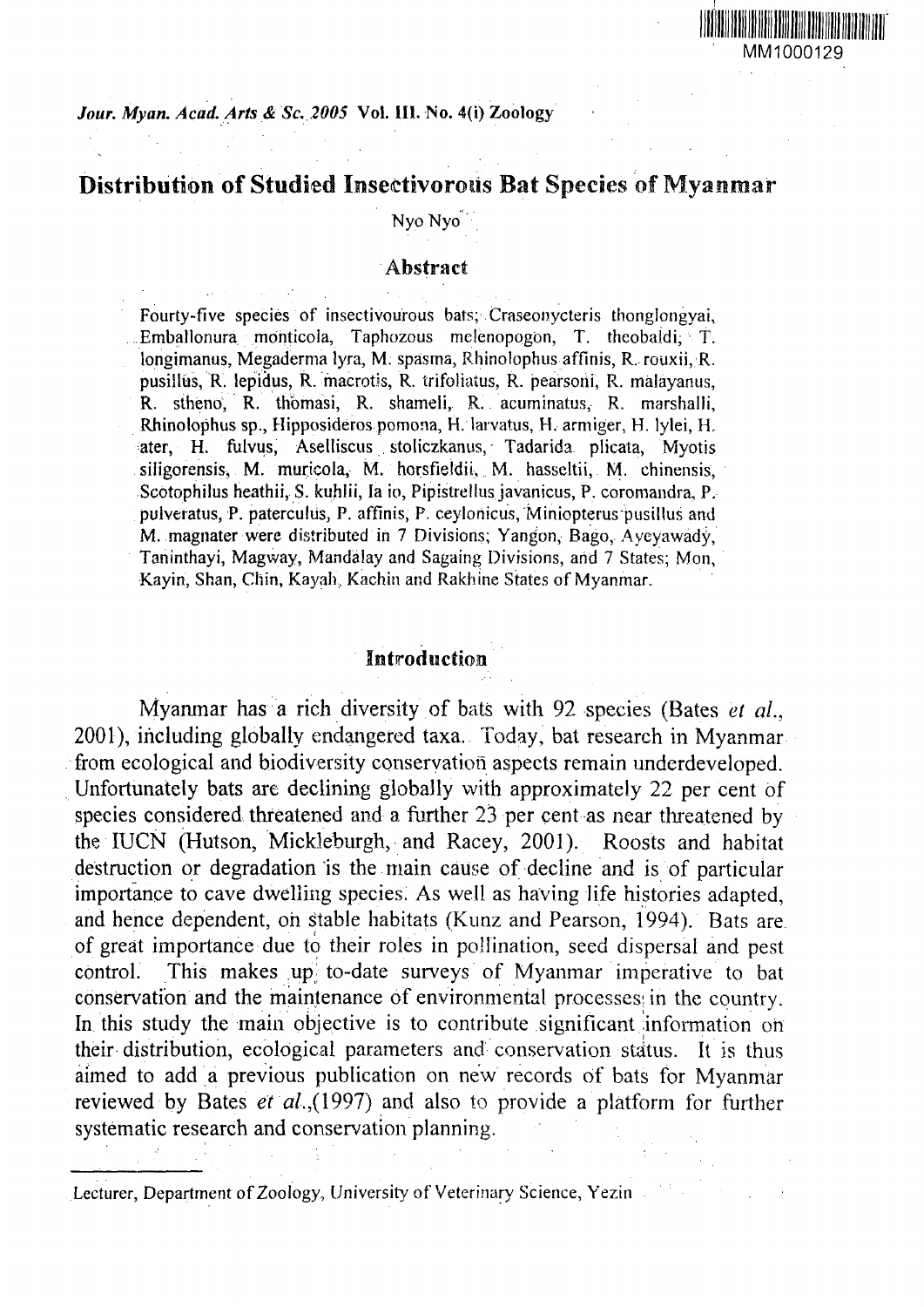# Materials and Methods

# Study area and study period

The study area were concentrated in 14 regions of Myanmar; Yangon, Bago, Mandalay, Sagaing, Magway, Ayeyawady and Taninthayi Divisions, Mon, Kayin, Shan, Chin, Kayah, Kachin and Rakhine States. Collection of the bat specimens was undertaken in 48 Townships; Bahan, Botahtaung, Yankin, Dagon, Mingaladon, Lanmadaw, Sanchaung, Mingalathaungnyunt, Thongwa, Hlegu, Htauk-kyant, Hmawbi, Taikgyi, Kungyangon, Twante, Bago, Waw, Mawlamyine, Mudon, Kyaikmayaw, Kyaikkame, Pa-an, Thahton, Kanpetlet, Moengyin, Bahmo, Loikaw, Taunggup, Kanma, Mandalay, Patheingyi, Pyinoolwin, Sagaing, Monywa, Pyinmana, Thawutti, Kyaukse, Taunggyi, Kalaw, Aungban; Pindaya, Inlay, Kyaukme, Pathein, Wakema, Bokale, Kawtaung and Myeik (Figure 1).

Field surveys were conducted between June, 2002 and May, 2004.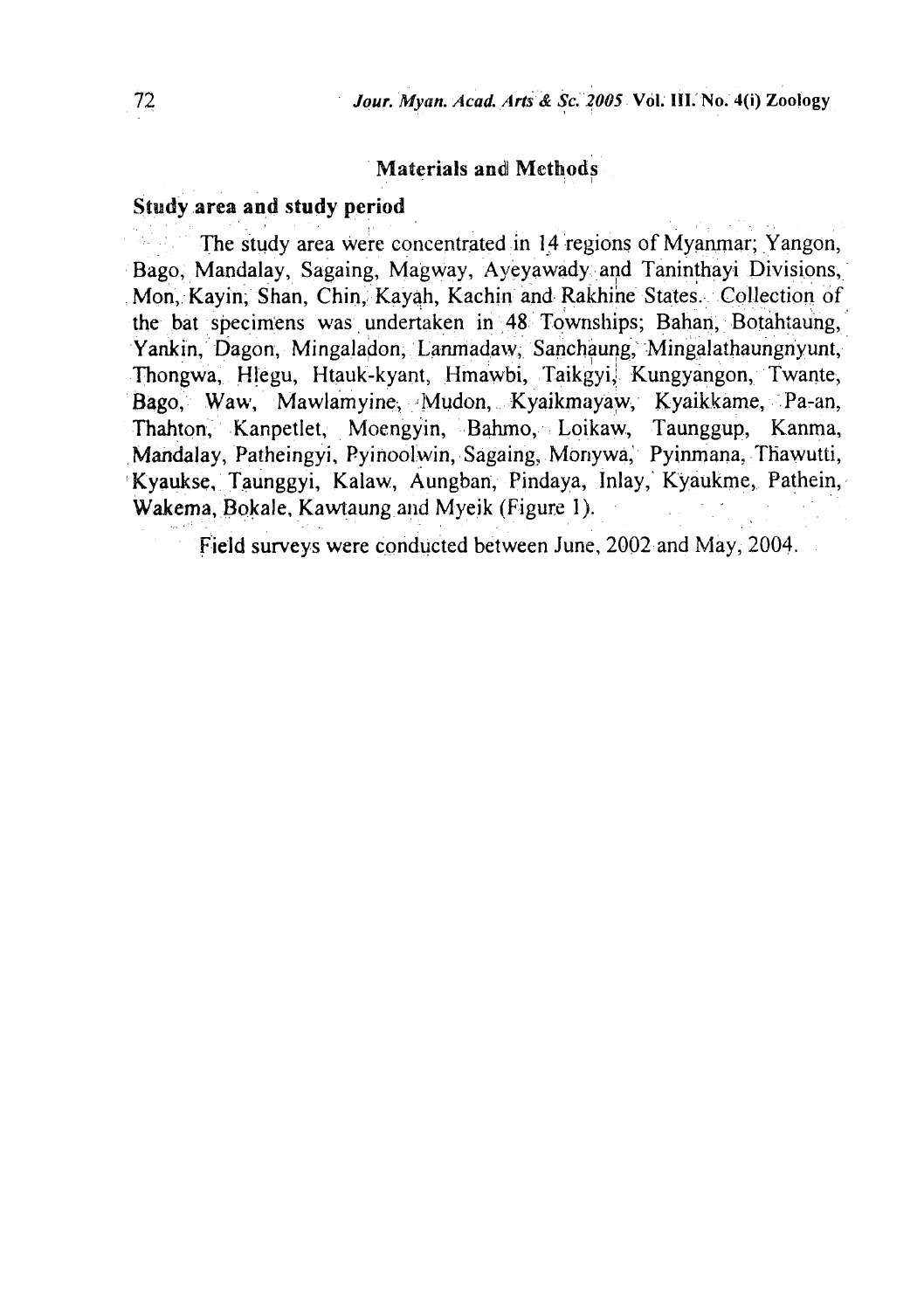

ig. 1. Map of distribution of studied insectivorous bat species in Myanmar Source - Department of Geography)  $\begin{split} \mathcal{F}_{\text{max}}(\mathbf{r}) & = \mathcal{F}_{\text{max}}(\mathbf{r}) \mathcal{F}_{\text{max}}(\mathbf{r}) \\ & = \mathcal{F}_{\text{max}}(\mathbf{r}) \mathcal{F}_{\text{max}}(\mathbf{r}) \mathcal{F}_{\text{max}}(\mathbf{r}) \end{split}$  $\mathcal{F}_{\text{max}}^{\text{max}}$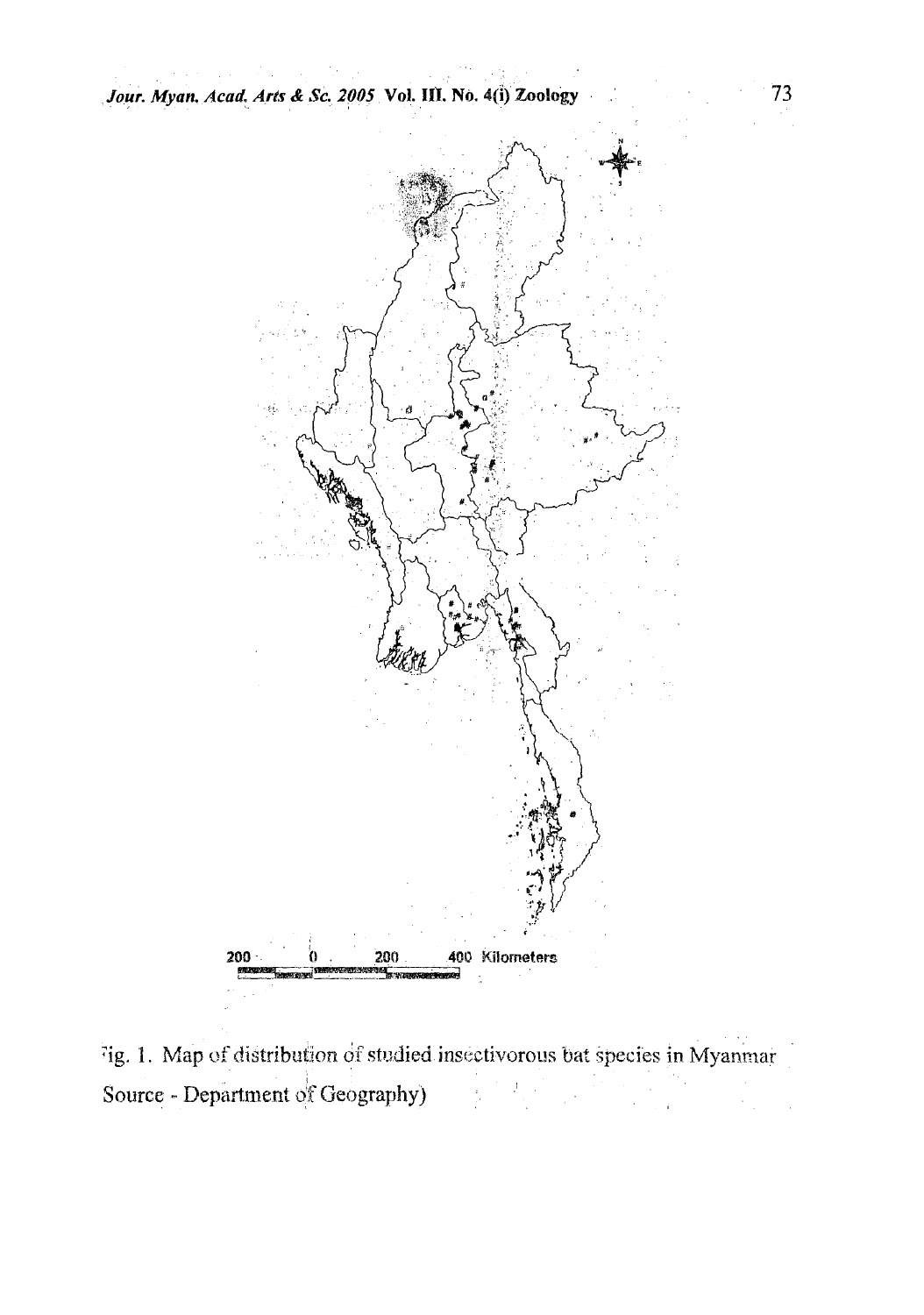# Bats captured and emergence time recorded

Japanese nylon mist nets 2 ply, four shelves were utilized to capture the bats. The length of the mist nets were set up at 18 ft, 30 ft and 42 ft in accordance with the size of the caves studied. Hand nets, flip nets and harp traps were also utilized. The utilized nets and traps were set just half an hour before sunset and kept for three hours. The set up nets and traps were placed at the entrance as well as inside the caves.

The time of the captured bats were recorded and set free from the nets and traps. Some of the bats in roosting sites were caught by hand nets if in dried palm leaves and long forceps if in crevices.

# Measurements and identification of bat species

Bat species were set freeffrom the nets and traps in order to examine the morphometric characters such as sex, status of age i.e, juvinile or adult. The forearm length was measured by caliper and body weight by pesola spring scales just after capturing the bats. Species identification was followed after Bates and Harrison (1997).

### Preservation of bat specimens

The captured bats except for one or two specimens were then released back. The purpose of the keeping the bat specimens was to verify the species referring the record given by Bates and Harrison (1997). The kept specimens were tagged with numerical labels, noting the time of capture, location of the cave where the bats had emerged and then preserved in 70 per cent ethanol as voucher specimens.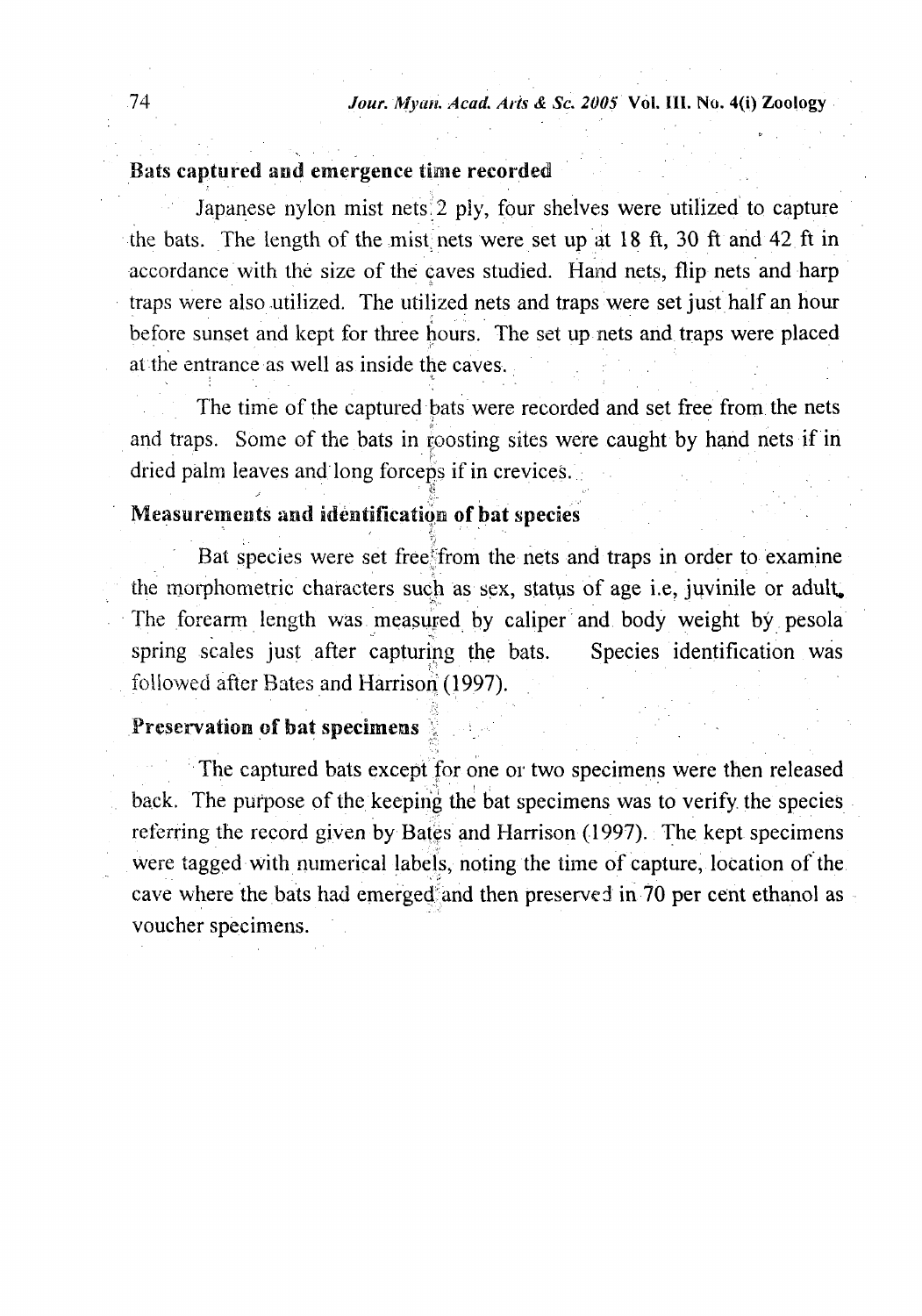# Results

A total of 45 species of insectivorous bats belonging to (7) families were found to be distributed among (7) States and (7) Divisions. Bat species recorded are Craseonycteridae: *Craseonycterjsthonglongyai;* Emballonuridae: *Emballonura monticola, Taphozous meldnpogon, T: longimanus, T. theobaldi;* Megadermatidae: *Megaderma lyra, M. spasmu;* Rhinolophidae: *Rhinolophus affinis, R. rouxii, R. pusillus, R. lepidus,I'R. macrotis, R. trifoliatus, R. pearsoni, R. malayanus, R. stheno, R. thomasi, R. shameli, R. acuminatus, R. marshalli, Rhinolophus* sp.; Hipposideridae: *Hipposideros pomona; H. larvatus, H: armiger, H .lylei, H. ater, H^fulvus, Aselliscus sloliczkanus;* Molossidae: *Taddrida plicata;* Vespeftilionidae: *Myotis siiigorensis, M. muricola, M. horsfieldii, M. hasseltii, M. chinensis, Scotophilus heathii, S. kuhlii, la io> Pipistrellus javanicus, P. pulveratus, P. coromandra, P. paterculus, P. affinis, P. ceylonicus, Miniopterus pusillus and M. magnater* Distribution of insectivorous bat species of Myanmar is shown in Table 1.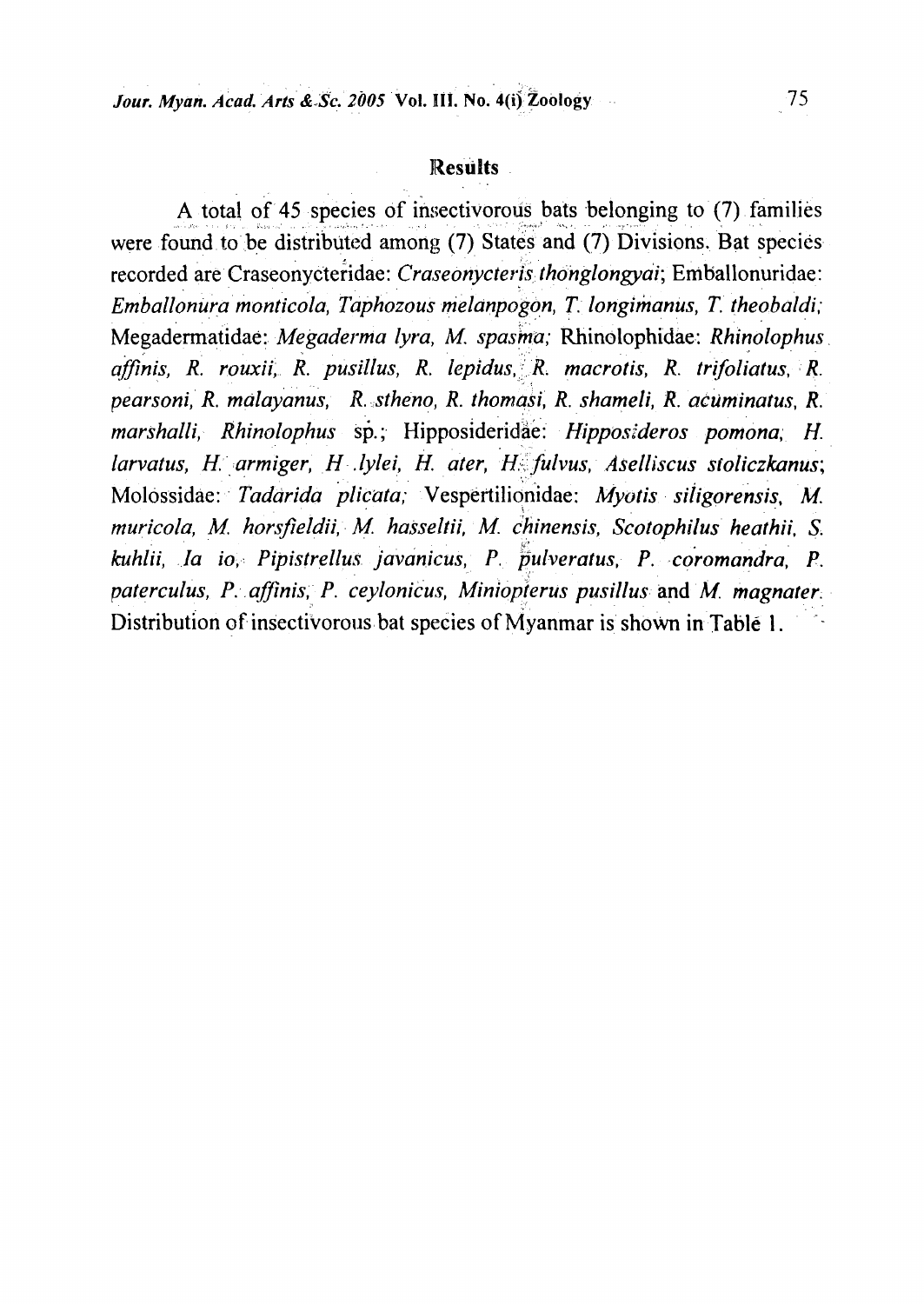

# 그리 안 되면 한 번 나는 물로 만들었다. 대학 출발함 **76** *Jour. Myan. Acad. Arts & Sc. 2005* **Vol. HI. No. 4(i) Zoology**

 $\mathcal{F}_\infty$ 

# Table I, Distribution of studied insectivorous bat species of Myanmar

| Families and species           |                            |                                    |                             |                          |                                               |                                        | Distributional regions     |                             |                                        |                  |                              |                                          |                 |                |
|--------------------------------|----------------------------|------------------------------------|-----------------------------|--------------------------|-----------------------------------------------|----------------------------------------|----------------------------|-----------------------------|----------------------------------------|------------------|------------------------------|------------------------------------------|-----------------|----------------|
|                                | Yangon                     | Bago                               | Ayeyawady                   | Taninthayi.              | Mandalay                                      | Sagaing                                | Magway                     | Mon                         | Kayin                                  | Shan             | $ _{\mathsf{Chin}}$          | Kayah                                    | Kachin          | Rakhine        |
| l. Craseonycteridae            |                            |                                    |                             |                          |                                               |                                        |                            | $\sim$ $\sim$               |                                        |                  | $\gamma$ (s)<br>з,           |                                          |                 |                |
| Craseonycteris<br>thonglongyai |                            | $\overline{\phantom{a}}$<br>$\sim$ |                             |                          | $\sim$ $\bullet$                              |                                        |                            | $\mathcal{C}^+$             | $+$                                    | $\blacksquare$   |                              | ă.<br>$\zeta$ ?<br>$\bullet$             |                 |                |
| II. Emballonuridae seaso       | 27472                      |                                    |                             | <u> Pasangaan</u>        | <u>mategrali sa mba</u>                       |                                        | <u>a provin</u>            | tar <del>a Xirjan</del> to  | والماء الملاء                          | يعتقينان         | $\lambda$ cases for $\omega$ | $\ddot{\phantom{1}}$<br>James B<br>ser L |                 |                |
| Emballonura monticola          | $\blacksquare$             | ä,                                 |                             | $+$                      | $\overline{a}$                                |                                        | J.                         | $\mathcal{L}_{\mathcal{A}}$ | $\mathcal{A}$<br>$\bullet$             | à.               | Ĵ,                           |                                          |                 |                |
| Taphozous melanopogon          | $+$                        | $+$                                |                             | $\ddot{}$                | $+$                                           | $+^{C}$                                | $\mathcal{L}_{\text{max}}$ | $\ddot{}$                   | $+$                                    | $+$              | х,                           |                                          | $\omega^{(n)}$  | $\blacksquare$ |
| T. longimanus                  | ÷                          | $+$                                | $\div$                      |                          | ÷.                                            | $\overline{\phantom{a}}$               | $+$                        |                             |                                        |                  | Ĩ.                           | $+$                                      | $\sim$ $\omega$ | Ľ.             |
| $ T $ theobaldi                | $\Delta$<br>$\overline{a}$ | $\overline{\phantom{0}}$           | <b>All Street</b><br>$\sim$ | $\overline{\phantom{0}}$ | $\sim$<br>$\overline{a}$                      | $\blacksquare$                         |                            | $+$                         | $+$<br>$\mathcal{L}_{\mathcal{A}}$     | -                |                              |                                          |                 |                |
| III. Megadermatidae            |                            |                                    |                             |                          |                                               |                                        |                            |                             | J.                                     |                  |                              |                                          |                 |                |
| Megaderma iyra                 |                            | $\sim$<br>$\ddot{\phantom{a}}$     |                             |                          | $\mathcal{L}$<br>$\sigma_{\rm{eff}}=0.1$<br>٠ | $\blacksquare$                         |                            | $\sim 10^6$<br>6. C<br>$+$  | T <del>erry</del><br>Ŧ.                | ==<br>$\ddot{+}$ |                              | чT,<br>$\hat{\mathbf{q}}$                |                 |                |
| M. spasma                      |                            | ÷.                                 |                             | $+$                      | $+$                                           | $\mathbb{Z}^{2d}$                      | Ċ.                         | ۰.,<br>$+$ $+$              | $\ddot{\phantom{a}}$                   | $+$              | L.                           |                                          |                 |                |
| IV. Rhinolophidae              |                            |                                    |                             |                          |                                               |                                        |                            |                             |                                        |                  | $\sim$ .<br>$\mathbb{R}^8$   |                                          |                 |                |
| Rhinolophus affinis            |                            |                                    | $\mathbf{v}$ .<br>٠         | $\epsilon$ =             | $\Delta$                                      | $\mathbb{R}$                           |                            | r.                          |                                        | $\downarrow$     |                              |                                          |                 |                |
| R rouxii                       |                            |                                    |                             | $\mathcal{F}^+$          |                                               | $\sim$                                 |                            |                             | $\epsilon$<br>$\overline{\phantom{a}}$ | $\bullet$        |                              |                                          |                 |                |
| R. pusillus                    | $\bullet$                  | $\blacksquare$                     |                             |                          | ÷                                             | $\ddot{\phantom{a}}$<br>$\blacksquare$ |                            |                             |                                        | $+$              |                              |                                          | $\ddotsc$       |                |
| R. lepidus                     | $\blacksquare$             | $\overline{a}$                     |                             |                          | $\sim$ . $\sim$<br>$\blacksquare$             | $+$                                    |                            |                             | $\bullet$                              | $\blacksquare$   | $\overline{\phantom{0}}$     |                                          | $\sim$ $\sim$   |                |
| R. macrotis                    | $\bullet$ .                |                                    |                             |                          | $\blacksquare$<br>÷.                          | 12                                     | $\gamma_{\rm{a}}$          | $\bullet$                   | $\overline{\phantom{a}}$               | $\ddot{}$        |                              |                                          |                 |                |
| R trifoliatus                  | $\bullet$ .                | $\blacksquare$                     |                             |                          | ٠.                                            | $\sim$                                 |                            |                             |                                        | $+$              |                              |                                          |                 |                |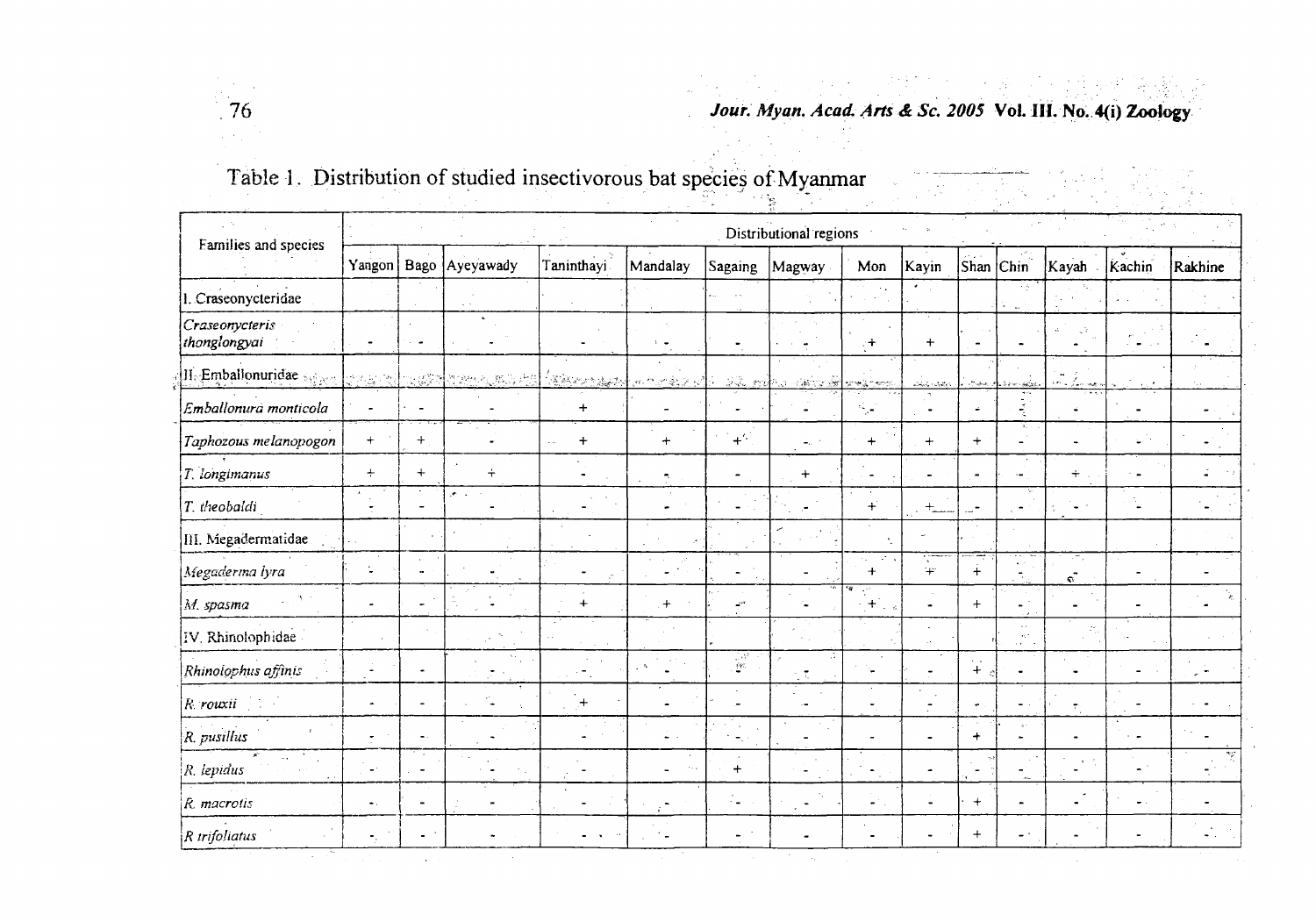# *Jour. Myan. Acad. Arts & Sc. 2005* Vol. III. No. 4(i) Zoology **77**<br>
77  $\mathcal{A}_\text{max}$  and  $\mathcal{A}_\text{max}$

| Families and species            |                                                                                                                                                                                                                                                                                                                                                     |                       |                                                                                                                                                                                                             |                                                                                                                                                              |                                                          |                                                | Distributional regions                                                                                                |                        |                           |                    |                                 |                                                               |                      |             |
|---------------------------------|-----------------------------------------------------------------------------------------------------------------------------------------------------------------------------------------------------------------------------------------------------------------------------------------------------------------------------------------------------|-----------------------|-------------------------------------------------------------------------------------------------------------------------------------------------------------------------------------------------------------|--------------------------------------------------------------------------------------------------------------------------------------------------------------|----------------------------------------------------------|------------------------------------------------|-----------------------------------------------------------------------------------------------------------------------|------------------------|---------------------------|--------------------|---------------------------------|---------------------------------------------------------------|----------------------|-------------|
|                                 |                                                                                                                                                                                                                                                                                                                                                     |                       | Yangon   Bago   Ayeyawady                                                                                                                                                                                   | Taninthayi                                                                                                                                                   | Mandalay                                                 | Sagaing                                        | Magway                                                                                                                | Mon                    | Kayin                     | Shan               | $ _{\mathsf{Chin}}$             | Kayah                                                         | Kachin               | Rakhine     |
| R. pearsoni                     | г.                                                                                                                                                                                                                                                                                                                                                  |                       |                                                                                                                                                                                                             |                                                                                                                                                              | $\omega^*_{\rm c}$                                       |                                                |                                                                                                                       | $+$                    | Ŧ.                        | $\ddot{+}$         |                                 |                                                               | ۰.                   |             |
| R. malayanus                    |                                                                                                                                                                                                                                                                                                                                                     |                       |                                                                                                                                                                                                             | $\sim$                                                                                                                                                       | $\mathcal{A}=\mathcal{A}$<br>$+$                         | $\ddot{\phantom{1}}$                           | $\ddot{\phantom{a}}$                                                                                                  | $+$                    | $+$                       | $+$                |                                 |                                                               | $+$                  |             |
| $R.$ stheno                     | u k                                                                                                                                                                                                                                                                                                                                                 |                       |                                                                                                                                                                                                             | $\Delta$                                                                                                                                                     | $\boldsymbol{+}$                                         |                                                | ٠.                                                                                                                    | $+$                    | $\ddotsc$<br>$\sim$ $<$ . | $+$                |                                 |                                                               |                      |             |
| $\Delta \sim \mu$<br>R. thomasi |                                                                                                                                                                                                                                                                                                                                                     |                       |                                                                                                                                                                                                             |                                                                                                                                                              | i du                                                     | $\mathcal{L}_{\mathbf{r}}$<br>$\Delta \sim 10$ |                                                                                                                       |                        | $\mathbf{L}^{(n)}$        | $+$                |                                 | уŃ.                                                           | $\Lambda$ .          |             |
| الكياف الفريقة<br>$R$ shameli   | $\overline{a}$ , $\overline{b}$                                                                                                                                                                                                                                                                                                                     |                       |                                                                                                                                                                                                             | d.                                                                                                                                                           | $\alpha_1,\ldots,\alpha_k$<br>$+$                        | $\sim$<br>$\overline{\phantom{a}}$             |                                                                                                                       | $\alpha = 1.7$ .<br>ΩÎ | ng mes<br>$\cdot$         | $\pm$              |                                 | $\sim 10^6$                                                   |                      |             |
| $R.$ acuminatus                 |                                                                                                                                                                                                                                                                                                                                                     | $+$ $\cdot$           |                                                                                                                                                                                                             | $+$                                                                                                                                                          |                                                          | $\bullet$                                      |                                                                                                                       |                        |                           | $+$                |                                 |                                                               |                      |             |
| R. marshalli                    | $\epsilon$ $\sigma$<br>۰,                                                                                                                                                                                                                                                                                                                           |                       |                                                                                                                                                                                                             |                                                                                                                                                              | $\bullet$ .                                              |                                                |                                                                                                                       | $+$                    |                           | $+$                | ΥŹ.                             |                                                               |                      |             |
| Rhinolophus sp.                 | *                                                                                                                                                                                                                                                                                                                                                   |                       | $\cdot$                                                                                                                                                                                                     |                                                                                                                                                              | $\langle \frac{1}{2} \hat{\mathbf{r}}^{\dagger} \rangle$ | $\bullet$ .                                    |                                                                                                                       |                        | ûν,                       | $\ddot{+}$         |                                 |                                                               | ЦD.                  |             |
| V. Hipposideridae               |                                                                                                                                                                                                                                                                                                                                                     |                       |                                                                                                                                                                                                             |                                                                                                                                                              |                                                          |                                                |                                                                                                                       |                        |                           |                    | $\sim$                          | $\lambda$                                                     |                      |             |
| Hipposideros pomona             | $\begin{picture}(180,10) \put(0,0){\line(1,0){10}} \put(10,0){\line(1,0){10}} \put(10,0){\line(1,0){10}} \put(10,0){\line(1,0){10}} \put(10,0){\line(1,0){10}} \put(10,0){\line(1,0){10}} \put(10,0){\line(1,0){10}} \put(10,0){\line(1,0){10}} \put(10,0){\line(1,0){10}} \put(10,0){\line(1,0){10}} \put(10,0){\line(1,0){10}} \put(10,0){\line($ | $\mathbb{R}^2$<br>a e | $\label{eq:1} \sigma^2\left(\mathcal{S}^2\right)_{\mathcal{S}}^2 = \left( \mathcal{S}^2 \right)_{\mathcal{S}}^2 \left( \mathcal{S}^2 \right)_{\mathcal{S}}^2 \left( \mathcal{S}^2 \right)_{\mathcal{S}}^2.$ | $\mathbb{E}\left\{ \mathcal{G}^{\text{MC}}\right\} \left( \mathcal{A}\right) = \prod_{i=1}^{n} \mathcal{G}^{\text{MC}}\left( \mathcal{G}^{\text{MC}}\right)$ | 医一种细胞三极性细胞的                                              |                                                |                                                                                                                       | A Carl Braz            |                           | $\frac{N}{N+1}$ .  | i gale                          | $\mathbb{C} \mathbb{P}^{n}$                                   | 机率流                  | masing.     |
| H. larvatus                     |                                                                                                                                                                                                                                                                                                                                                     |                       |                                                                                                                                                                                                             | $\ddot{}$                                                                                                                                                    | $\ddot{+}$                                               | $+$                                            |                                                                                                                       | $+$                    | $+$                       | $+$                | ä.                              | $\blacksquare$                                                | $+$                  | $+$         |
| $ H$ . armiger                  | φ.                                                                                                                                                                                                                                                                                                                                                  |                       | ٠                                                                                                                                                                                                           |                                                                                                                                                              | ÷                                                        |                                                | $\ddot{\phantom{a}}$                                                                                                  | $+$                    | $+$                       | $+$                | $+$                             |                                                               |                      |             |
| H. lylei                        | $\tilde{\phantom{a}}$                                                                                                                                                                                                                                                                                                                               |                       |                                                                                                                                                                                                             | ٠                                                                                                                                                            | Ċ.                                                       |                                                | $\overline{a}$                                                                                                        | $+$                    | $+$                       | $\ddot{+}$         |                                 |                                                               | $\bullet$            |             |
| $ H$ . ater.                    | ÷.                                                                                                                                                                                                                                                                                                                                                  |                       |                                                                                                                                                                                                             | $+$                                                                                                                                                          |                                                          | $\bullet$                                      | ig)<br>17                                                                                                             | $\ddotplus$            |                           | $\mathbf{L}^{(i)}$ |                                 |                                                               |                      | ÷.          |
| H. fulvus                       |                                                                                                                                                                                                                                                                                                                                                     |                       | $\sim 10^{11}$ m                                                                                                                                                                                            |                                                                                                                                                              | $\mathcal{E}$<br>$\mathcal{A} \leftarrow \mathbf{m}$     | $\omega$<br>- 1                                | $\blacksquare$                                                                                                        | $+$                    | $\blacksquare$            | $+$                | $\alpha_{\rm B}$<br>$\sim 10^4$ | $\mathcal{O}_{\mathcal{A}}$<br>$\frac{1}{2} \leq \frac{1}{2}$ | $\sim \tau_{\rm p}$  |             |
| Aselliscus stoliczkanus         | $\sigma = 2\sigma_{\rm eff}$<br>$\blacksquare$                                                                                                                                                                                                                                                                                                      | ¥.                    |                                                                                                                                                                                                             |                                                                                                                                                              | $+$                                                      | $\sim$ $ \mu$ .<br>الأراتين                    | $\sim$ 8 $\times$<br>$\sim$ $^{\circ}$<br>$\omega_{\rm{max}}^{\rm{obs}}$<br>$\mathbf{r}(\mathbf{y})$ , $\mathbf{r}$ , | $+$                    | $\blacksquare$<br>$\pm$   | $+$                |                                 |                                                               | $+$                  |             |
| VI. Molosidae                   | $\mathbb{R}^{N}$                                                                                                                                                                                                                                                                                                                                    |                       | $\sim$ .                                                                                                                                                                                                    |                                                                                                                                                              |                                                          |                                                | $\mathcal{A}_{\mathcal{M}}$                                                                                           |                        |                           |                    |                                 |                                                               | $\sim$<br>îκ.        |             |
| Tadarida plicata                | $\pm \cdot$                                                                                                                                                                                                                                                                                                                                         | $+$                   |                                                                                                                                                                                                             | $\blacksquare$                                                                                                                                               | $\mathcal{I}$ , $\mathcal{I}$ ,                          | $\sigma_{\rm c}^2$ .                           | $\mathbb{Z}^2$                                                                                                        | $+$                    | $+$                       | $\blacksquare$     | Ť,<br>호                         |                                                               | $\ddot{\phantom{1}}$ | .<br>$\sim$ |
| VII. Vespertilionidae           |                                                                                                                                                                                                                                                                                                                                                     |                       |                                                                                                                                                                                                             |                                                                                                                                                              |                                                          |                                                |                                                                                                                       |                        | ्रस्ति                    |                    |                                 | q.                                                            |                      |             |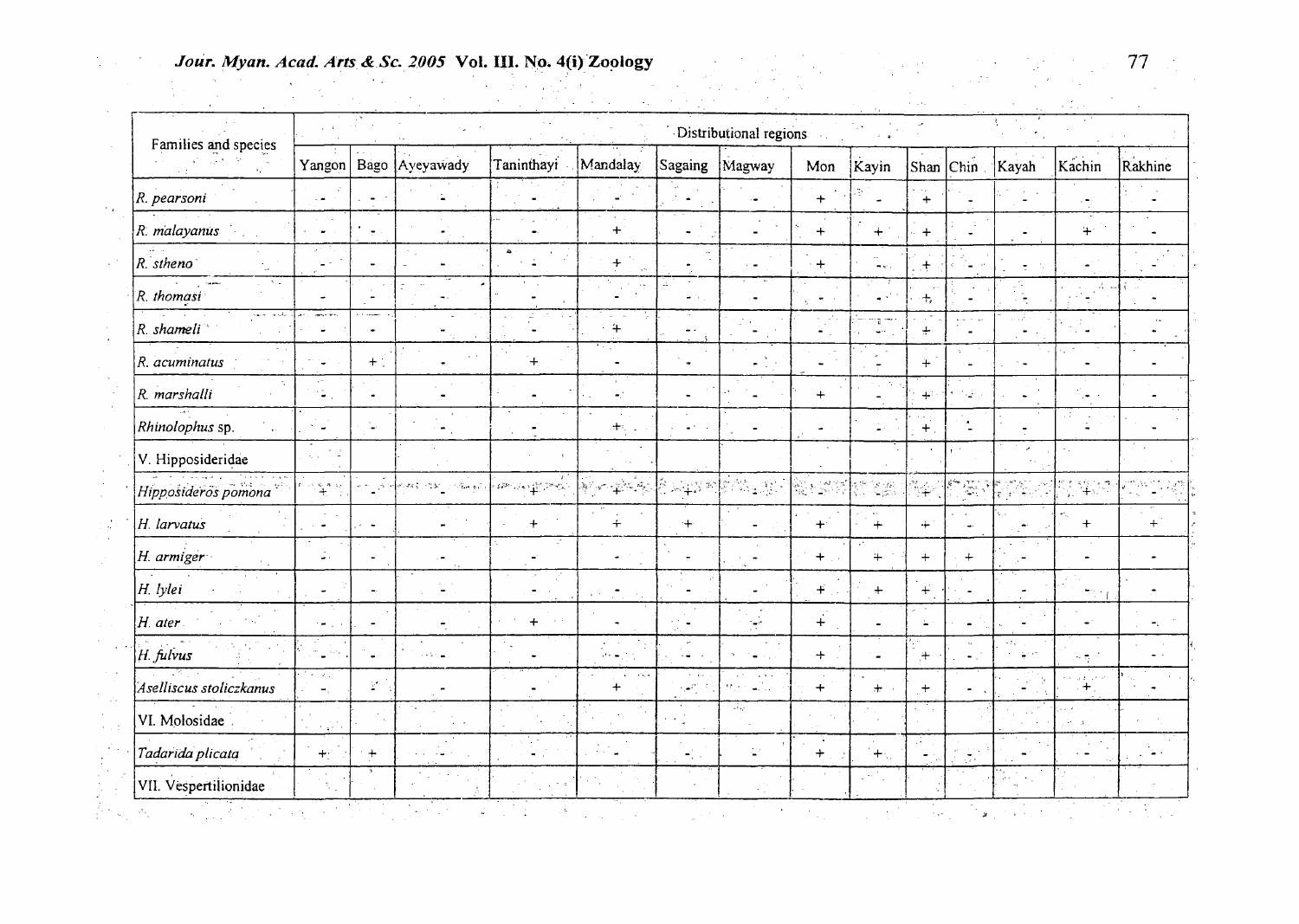

 $\mathcal{L}_{\rm{max}}$  .

# **78** *Jour. My an. Acad. Arts & Sc. 2005* Vol. HI. No. 4(i) Zoology

| Families and species                                             | Distributional regions                                                                                                                 |                |                                                       |                                       |                                 |                               |                                             |              |                              |                |                                  |                       |                           |                                                  |
|------------------------------------------------------------------|----------------------------------------------------------------------------------------------------------------------------------------|----------------|-------------------------------------------------------|---------------------------------------|---------------------------------|-------------------------------|---------------------------------------------|--------------|------------------------------|----------------|----------------------------------|-----------------------|---------------------------|--------------------------------------------------|
|                                                                  | Yangon                                                                                                                                 |                | Bago Ayeyawady                                        | Taninthayi                            | Mandalay                        | Sagaing                       | Magway                                      | Mon          | Kayin                        | Shan           | Chin                             | Kayah                 | Kachin                    | Rakhine                                          |
| Myotis siligorensis                                              |                                                                                                                                        |                |                                                       | $\bullet$ $\bullet$ $^{\circ}$        |                                 |                               |                                             |              | $\bullet$                    | $+$            |                                  |                       |                           | $\bullet$ .                                      |
| M. muricola                                                      | $\Delta \sim 1$                                                                                                                        |                |                                                       | $+$                                   | $\tau \ll \omega$               | $\blacksquare$                | د جار                                       |              | $\hat{\phantom{a}}$          | $\bullet$      | ے '                              |                       |                           | $\alpha$ , $\alpha$ , $\alpha$<br>$\blacksquare$ |
| M. horsfieldii                                                   | $\bullet$                                                                                                                              |                |                                                       | $\sim$<br>20000<br>$\tau_{\bullet}$ . |                                 |                               |                                             | $+$          | $\bullet$                    | $\blacksquare$ | $\Delta^{\rm (a)}$               |                       |                           |                                                  |
| M. hasseltii                                                     | $+$                                                                                                                                    | $+$            |                                                       | $\mathbf{r}$                          |                                 | $\ddot{r}$ =                  |                                             | $+$          |                              | $\mathbb{Z}^2$ |                                  | $\sim$ $\blacksquare$ |                           |                                                  |
| $M$ chinensis                                                    | $\frac{1}{\sigma_{\rm c}} \frac{1}{\sigma_{\rm c}^2} \frac{1}{\sigma_{\rm c}^2} \frac{1}{\sigma_{\rm c}^2} \frac{1}{\sigma_{\rm c}^2}$ |                | te lega 192 jan 21. saj (ruha pr                      |                                       |                                 |                               | where correctly the 4 minutes and 4 minutes |              |                              | ा स            | $\gamma\chi\chi\chi\chi\chi\chi$ | ومراجع والمتعادية     |                           |                                                  |
| Scotophilus heathii                                              | $+$                                                                                                                                    | $+$            | $+$                                                   |                                       | $\Delta \sim 10$<br>$\bullet$ . | $\bullet$                     |                                             |              |                              | $+$            |                                  |                       | $+$                       |                                                  |
| $S.$ kuhlii                                                      | $+$                                                                                                                                    | $+$            | $+$                                                   |                                       | $+$ .                           | $\mathcal{L}^{\mathcal{I}}$ . | $\bullet$                                   |              |                              | $\sim$         |                                  |                       | $\blacksquare$            |                                                  |
| la io                                                            | $\bullet$                                                                                                                              | $\blacksquare$ | $\mathbf{e}^{\mathrm{c}}$ , $\mathbf{e}^{\mathrm{c}}$ |                                       |                                 | $\blacksquare$                | $\overline{\phantom{a}}$                    |              |                              | $+$            |                                  |                       |                           | ۰.                                               |
| Pipistrellus javanicus                                           | $+$                                                                                                                                    | $+$            |                                                       |                                       |                                 | $\bullet$                     |                                             |              |                              | $\bullet$ :    | $\mathbf{r}^{\prime}$            |                       |                           |                                                  |
| P. coromandra                                                    | $+$                                                                                                                                    | $+$ $-$        | $\sim$ and $\sim$                                     |                                       | $\div$                          | $\tau$                        |                                             | $+$          | $\sim 10^6$                  |                |                                  |                       |                           |                                                  |
| P. pulveratus.                                                   |                                                                                                                                        | $\bullet$      |                                                       |                                       | $\ddot{}$                       |                               |                                             | $+ - \gamma$ | $+$                          | $+$            |                                  |                       | $\sim$                    |                                                  |
| <b>CONSTRUCTION</b><br><b>Contract Contract</b><br>P. paterculus | $\blacksquare$                                                                                                                         | $\sim$<br>$+$  |                                                       | $\bullet$ .                           | $\div$                          | $\blacksquare$                | $\mathbb{Z}^2$                              | $+$          | $+$                          |                |                                  |                       |                           |                                                  |
| د ب<br>P. affinis                                                |                                                                                                                                        | $\omega^{-1}$  |                                                       |                                       | $\sim$<br>Ļ.                    |                               | $\blacksquare$                              | $\cdot +$ .  |                              | $+$            |                                  |                       | $\cdot$                   |                                                  |
| P. ceylonicus                                                    | $\blacksquare$                                                                                                                         | $+$            | $+$                                                   | ng.                                   |                                 |                               |                                             |              | iy.<br>$\tilde{\phantom{a}}$ | $\sim$         |                                  | $\bullet$             |                           | -51                                              |
| Miniopterus pusillus                                             | $\sim$ $\sim$<br>$\overline{a}$                                                                                                        |                |                                                       | $+$                                   | $\sim$                          |                               | ίÈ,                                         | $\div$       | $+$                          | ż.             |                                  | ÷,                    |                           | $\bullet$                                        |
| $1.2\pm 1.5$<br>M. magnater.                                     | $\blacksquare$                                                                                                                         |                |                                                       |                                       | $\mathcal{H}_\mathrm{c}$        |                               | ri via<br>$ \sim$                           | $\ddot{}$    | $+$                          |                |                                  | ÷.,                   | $\mathbf{m} = \mathbf{0}$ |                                                  |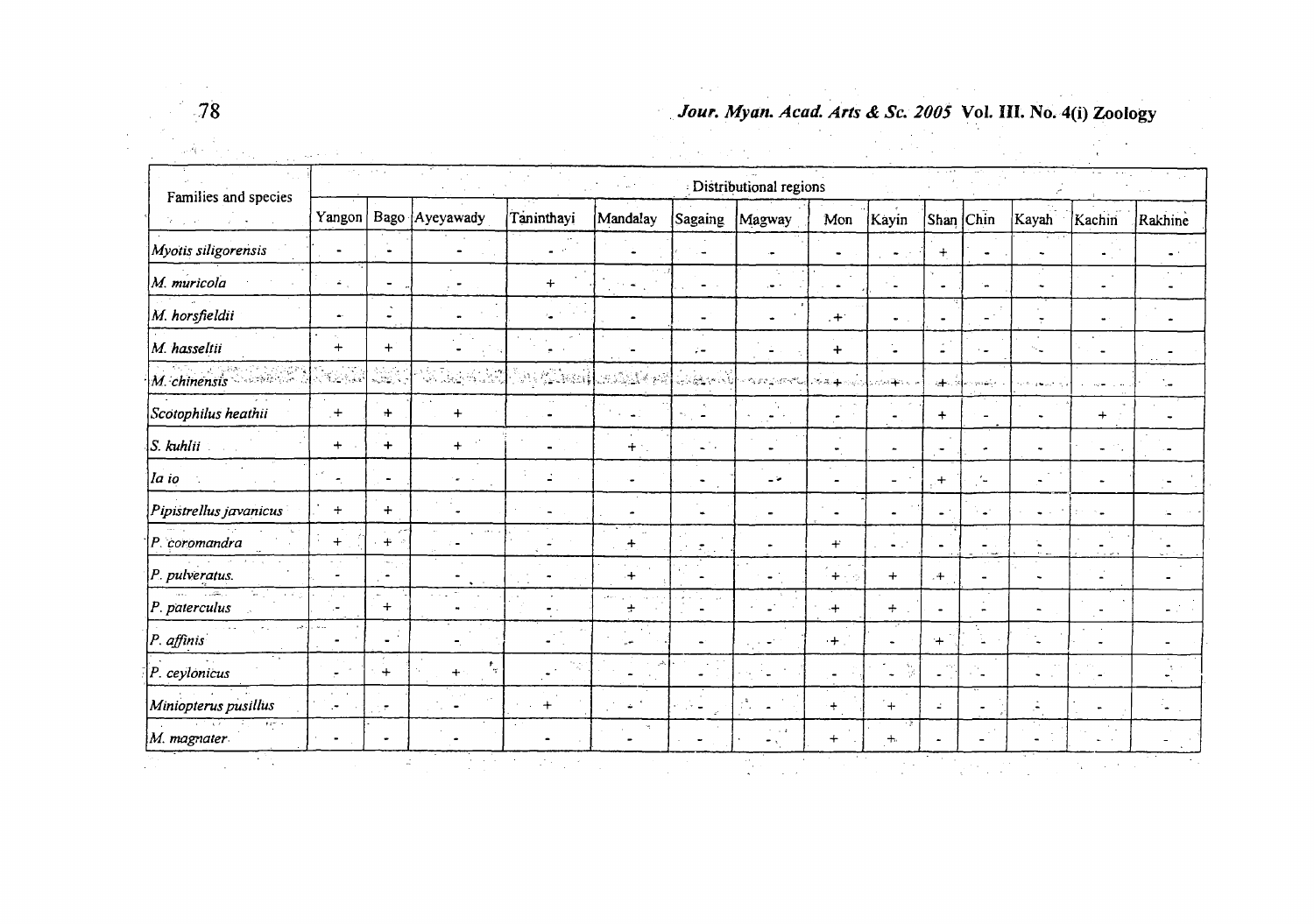

#### **Discussion**

 $\Box$  Of 45 species recorded from 14 regions, the two species Thaphozous *melanopogon* and *Hipposideros larvatus* were observed in eight studied regions. The species, T. melanopogon is a widespread species ranging from Sri Lanka and India to Southern China, Java, Borneo, Philippines and Myanmar while the species *H. larvatus* ranges from Assam and Bangladesh eastwards to China, Malaysia, Indonesia and Northern Myanmar (Bates and Harrison, 1997). It could thus be noted that these two species may be the most widely distributed bat species.

On the other hand, nine species of studied insectivorous bats; *Craseonyctens thorigiongyai, Rhinolophus sihend, R. affinis, R. ticuminatus, R. pearsoni, R. ceylonicus, Pipistrellus javanicus, Hipposideros ater and Miniopterus magnater* were collected only from two regions. Among these, the smallest mammal, C. *thonglongyai* was discovered in 1973 by Thonglongya, in a cave near Sai Yok Waterfall, Kanchanaburi Province, Western Thailand (Hill, 1974). On the basis of unique characteristics of this bat. Hill described *C. thonglongyai* is new species in its own family, Graseonycteridae. In Myanmar, a single specimen was collected from Saddan Sin Cave-in Mon State and published as a new record from Myanmar (Bates et  $a!$ , 2001). However, a very interesting finding from this study was a large colony of this species was *\* recorded in Ky\ve Cave in Kayiri^ State. *-:\* This species is listed as endangered in the IUCN Red list (Huston  $et$  al., 2001). This species is thus considered to have a small distribution. The species,  $\hat{R}$ . *acuminatus* is recorded from Myanmar for the first time. A diural roost of about one hundred individuals was located in a celler beneath a monestery in Nyaungkharshay Village, in Waw Township. It was also found in Talinedat Cave and Kawtaung, in Taninthayi Division. This species ranges Labs, Cambodia, Thailand, Malaysia, Java, Borneo, Palawan, Bali and Lombok (Corbet and Hill, 1992). In addition, it is the 93<sup>rd</sup> new record of Myanmar bat species. The species, *Rhinolophus stheno* Was found to occur in India Single Rock Cave, in Mon State and Sanite Cave in Mandalay Division. This species ranges Tailand, Malaysia, Sumatra and Java (Corbet and Hill, 1992). It is also recorded from Myanmar for the first time.

**f.** *'* **, •** Six species of studied bats; *Rhinolophus pusillus, R. macrotis, R. trifoliatus, R. thomasi, Myotis siligorensis* and *la io* were only recorded from Shan Plateau. Among these, the species *la io is* recorded from Hta-aim Cave in Shan State of Myanmar for the first time. This species is known from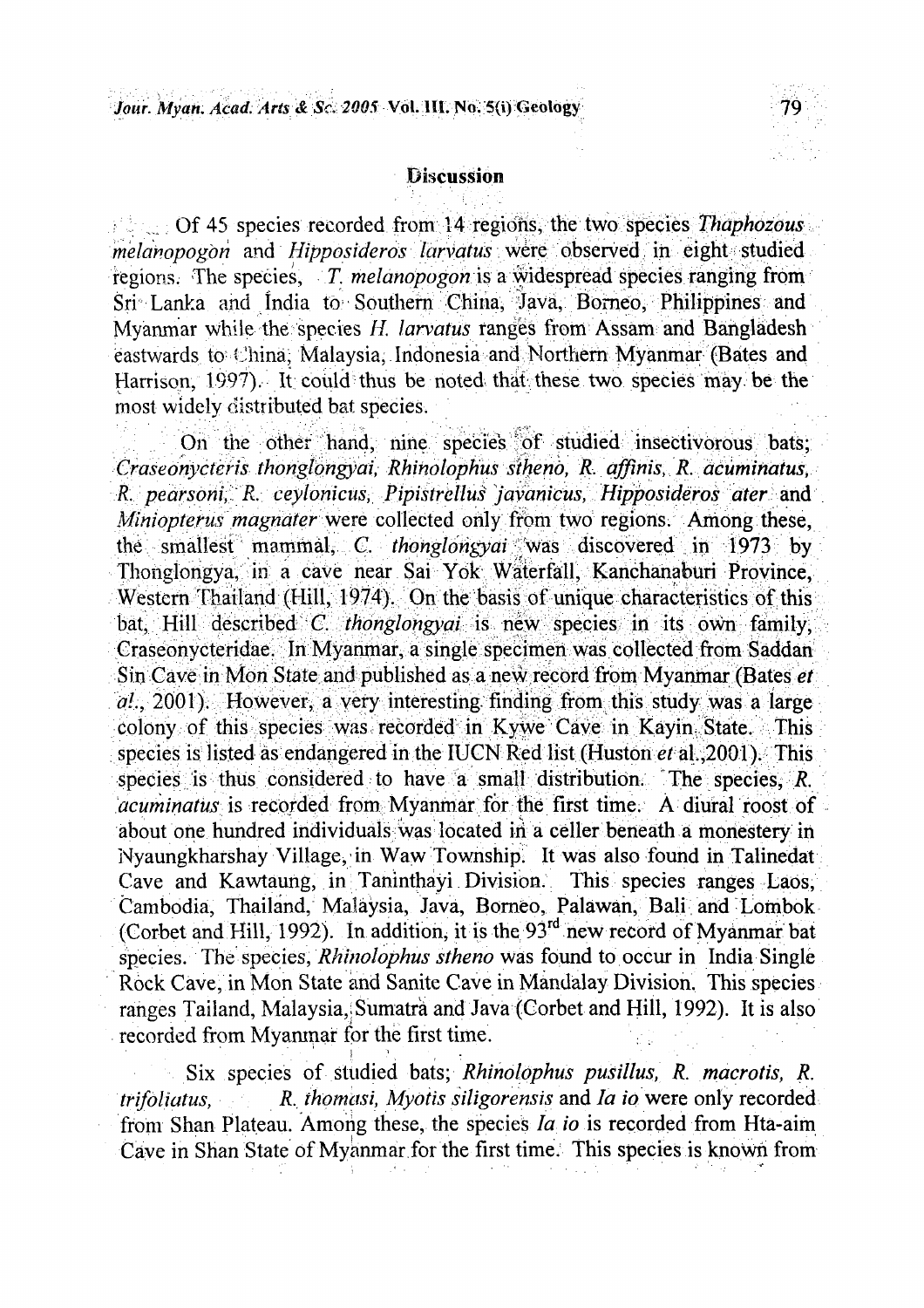north-east India, Nepal, southern China, Northern Thailand, Laos and Northern Vietnam (Bates and Harrison, 1997). | *Rhinolophus pusillus* ranges from India, Thailand and Malaysia to Mentawai Islands and Java. Previous records from Myanmar include Bago in Bago Division (Dobson, 1876); Hai Bum in Kachin State (Carter, 1943); Myitkyina (LACM); Sagaing in Sagaing Division (Dobson, 1876); Alaungdaw Kathapa (Bates, personal communication). The species, R. *macrotis* ranges from Pakistan, north India, Nepal to southern China, Vietnam, Malaysia, Sumatra and Philippines (Bates) and Harrison, 1997). This species was included in the checklist of Myanmar bats in Bates *et al.* (2000) on the basis of Map 44 in Corbet and Hill (1992). *Rhinolophus trifoliatus* ranges from northern India, Myanmar and Thailand to Java and Borneo (Bates and Harrison, 1997). In Myanmar, previous records include Gokteik Gorge in Shan State (in Ryley, 1914); Bankachon in Taninthayi Division (Wroughton, 1915); Chin Hill in Chin State (Wroughton, 1916); Kindat, Nam Tamai Valley, Taron Valley in Kachin State (BMNH). *Rhinolophiis thomasi* ranges Myanmar, Thailand, Vietnam, Yunan and China (Tun Yin, 1993). There is only one previous records from Myanmar: Taho, Kayin Hill in Kayin State (Andersen, 1905). The species, *Myotis* siligorensis ranges; Indo-China, Hai Bum in North Myanmar (Tun Yin, 1993).

*Emballonura monticota, >Rhinolophus muxii and: Myoiis muricola:* were pnly found to occur in Taninthayi Division. The species *Emballonura monticola* ranges from southern Myanmar, Taninthayi, northern Thailand, Malaysia, Indonesia, Borneo and certain adjacent islands and the Philippines (Tun Yin, vl993). *Rhinolophus^wuxii ranges* from India and Sri Lanka to Southern China and Vietnam (Bates and Harrison, 1997) and Northern Myanmar (Lai, 1981). *Myotis muricold* ranges from Afghanistan to Taiwan, New Guinea and Northern Myanmar (Bates and Harrison, 1997).

Two species of studied bats; *Rhinolophus* sp. and R. shameli were observed only in Mandalay Division. The putative new horseshoe bat species, *Rhinolophus* sp. was noted in the deeper receses of the Payataung Cave, Patheingyi Township of Mandalay. Division,. and *R. shameli, Hipposideros larvatus* and *H. pomona* were caught together with this species. It is an example of the-Megaphylus grouo of *Rhinolophus* that are distinguished from other horseshoe bats by their noseleaf having a rounded connecting process of the sella. Other members of this group of bats that occur in Myanmar are *R. affinis* and the recently recorded *R. stheno* and *R. malayanus* (Bates *et al.,* 2000);Of these species, the Iftonebo horseshoe: bats closely resemble *R. malayanus*, which is the smallest of the group. However, those found at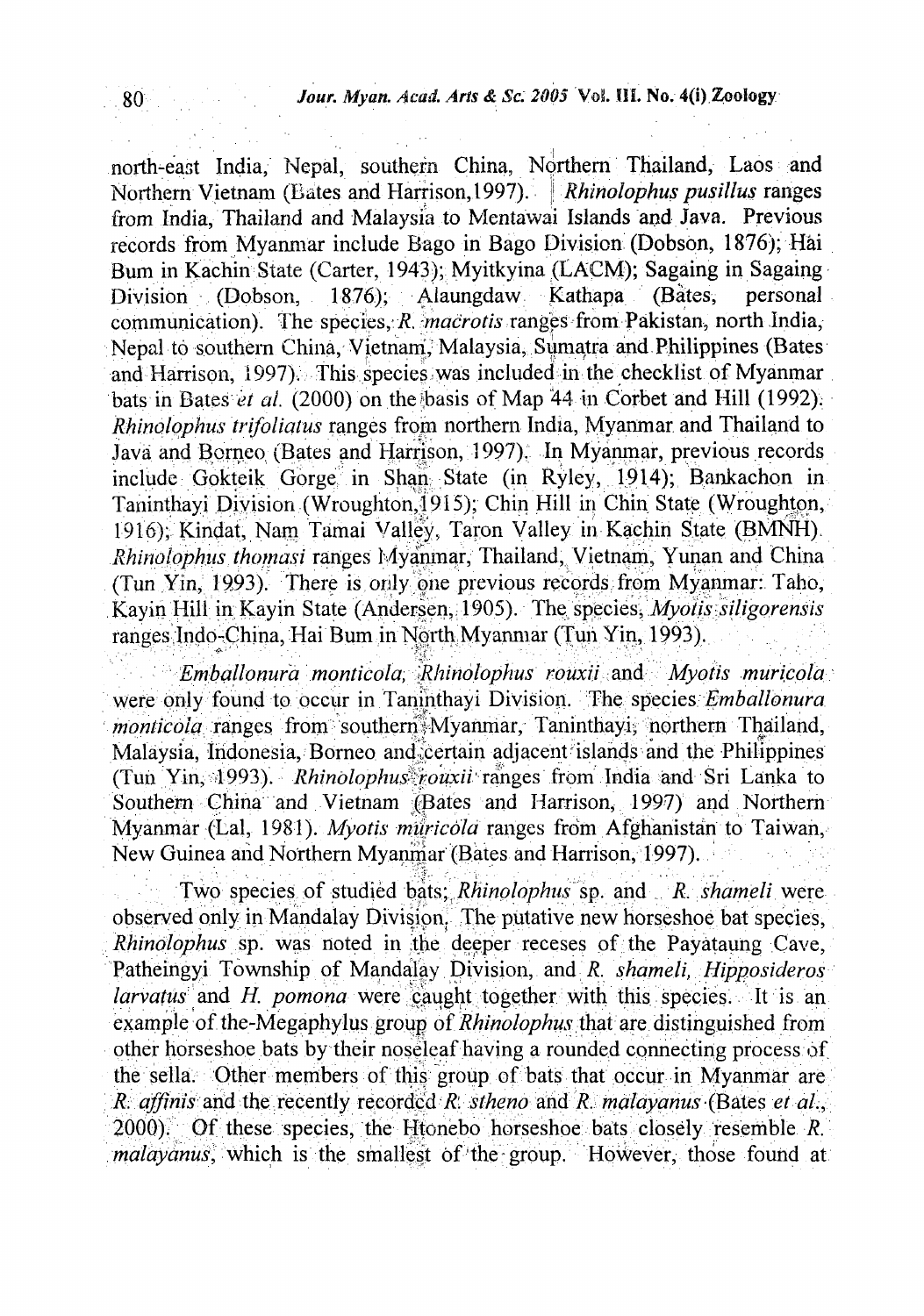Payataung Cave have smaller forearm and tibia measurements suggesting they may be taxonomically separate to *R. malayanus.* The species, *R. shameti* ranges Myanmar, Thailand and Cambodia (Corbet and Hill, 1992). Previous record from Myanmar includes Sagaing Division (Dobson, 1876). This record from Myanmar includes Sagaing-Division (Dobson, 1876). \.species therefore seen tobe distributed in •ceiitral Myanmar.

**• V • . i**

 **. ... .**

the only one species, *Rhinolopkus tepidus* was collected from Sagaing • Division in the present study. This species' ranges from Alghanistan, India, AVyanmar and Thailand to Southern China, Malaysia and Sumatra. In Myanmar, previous records include Bagan (Wroughton, 1915), Kindat (Wroughtoh, 1916) and Nam Tamai valleyi,(Bates and Harrison, 1997). This species is a widespread and fairly common species throughout its range, including the drier zones of Myanmar (Tun Yin, 1993).

**, . ' • . i** *"X-<sup>L</sup> -* **" •** The species *Myotis horsfwldii* was found to occur in Mori State. This species is known from southern China, Thailand and India to western Malaysia, Vietnam, Java, Bali, SuIaWes, Borneo, Philippines (Bates, Hendrichsen, Walston and Hayes, 1999) and Lao PDR (Francis, Guillen and. Robinson, 1999). The single specimen from Mudon Township of Mon State was collected over a small water course in a mist net and its surrounding area is adjacent to Kyauk-Ta-Lone Village.

The species.*Myoiis hasseltii* is observed to roost mainly under bridges although only one specimen was captured from human dwelling in Thongwa, Yangon Division. These could be mistaken as a piscivore as they are found in foraging on the water surface of Kandawgyi lake near Karawaik Hotel in Yangon. This species ranges from Sri Lanka and North-east India to Myanmar, Thailand, Cambodia, Western Malaysia and Indonesia (Bates and Harrison, 1997).  $\mathcal{F}^{(n)}$  : for  $\mathcal{F}^{(n)}$  is the set of  $\mathcal{F}^{(n)}$  $\mathcal{F} \in \mathbb{R}^{n \times n}$ : 17 M .  $\mathcal{L}^{\mathcal{L}}(\mathcal{L}^{\mathcal{L}})$  is the set of  $\mathcal{L}^{\mathcal{L}}(\mathcal{L}^{\mathcal{L}})$ 

The species *Tadarida plicata* roosts in Shwedagon Pagoda (Yangon), Bee throne Palace (Bago), and in Linno and Damathat Caves (Kayin and Mon States), The guano of this species is noted to serve as a good fertilizer for cultivated crops and is extensively utilized as fertilizer in Pa-an where a large colony of this species occupy in Lino Cave of this town in Kayin State. This species ranges from India and Sri Lanka to Myanmar, Southern China and Vietnam, Southeast to Philippines and Indonesia (Bates and Harrison, 1997).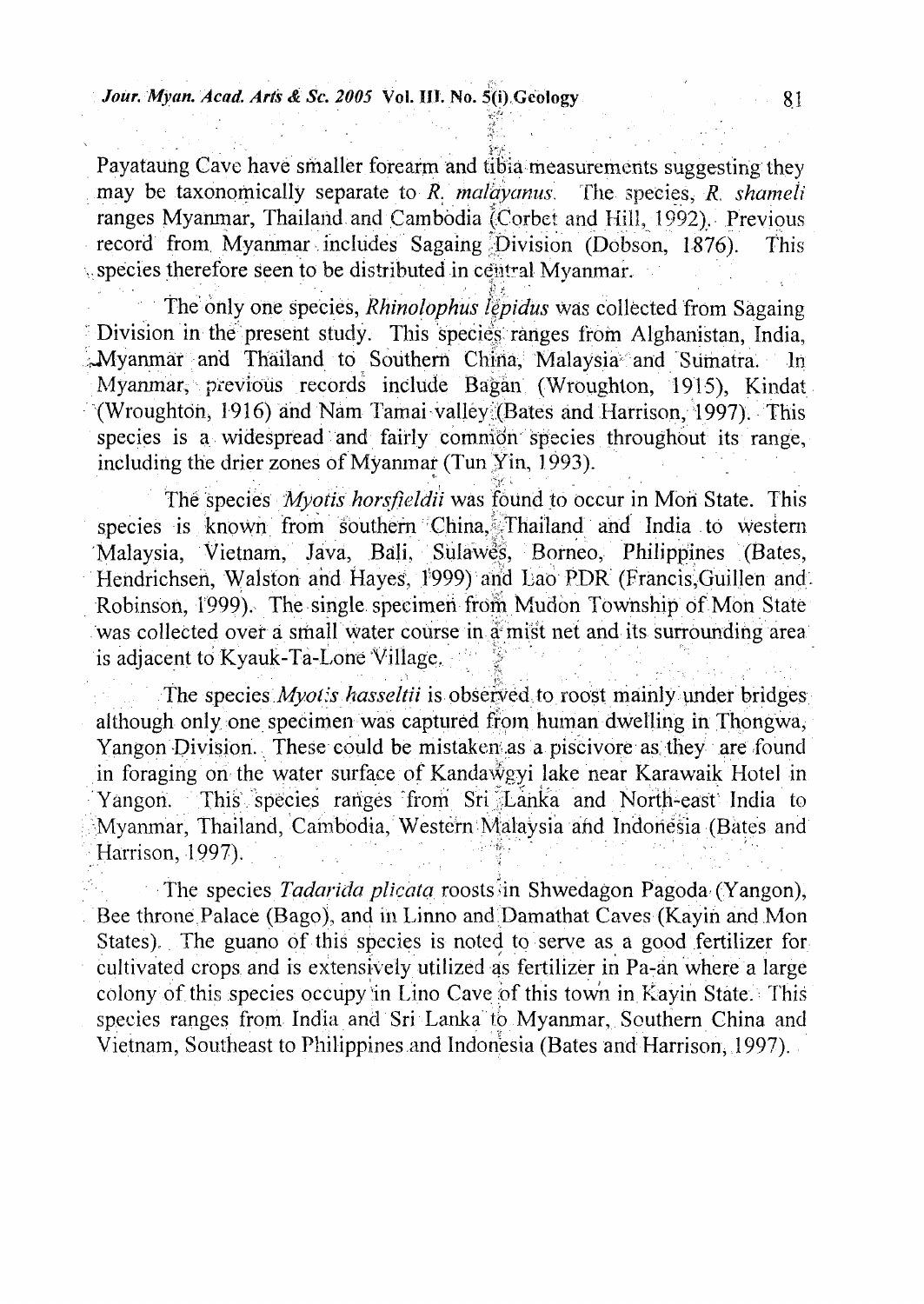#### Summary and Conclusion

**• . . i .**

Distribution of 45 insectivorous bat species; *Craseonycteris thonglongyai, Emballonura monticola, Taphozous melanopogon, T. theobaldi, T. longiminus, Megaderma lyra,* M *spasma, Rhinolophus affinis, R. rouxii, R. pusillus, R. lepidus,R. macrotis,lR. trifolialus, R, pearsoni, R. malayanus, R. stheno, R. thomasi, R. shameli, R. acuminatus, R. marshal li, Rhinolophus* sp., Hipposideros pomona, H. larvatus, H. armiger, H. lylei, H. ater, H. fulvus, *Aselliscus stoliczkanus> Tadaridqplicata, Myotis siligorensis, M. muricola, M. horsfieldii, M. hasseltii, M. chinensis, Scoiophilus heathii, S. huhlii, la io, Pippisterllus javanjcus, P. pidveratus, P. coromandra, P, paterculus, P. affinis, P. ceylonicus, Miniopiems pusillus* land *M. magnater* were recorded from Myanmar.

The distribution of Myanmar bat species was reviewed by Bates and Harrison (1997) and further-surveys were recently conducted by Bates et al.,2001 and 2002. They reported that the bat fauna of Myanmar with 92 species. The figure compares favorably to the  $119$  species known from the Indian Subcontinant (India, Pakiston, Sri Lanka and Nepal-Bates and Harrison, 1997). It exceeds the 71 currently known from Vietnam (Corbet and Hill, 1992; Bates *et al.*, 1999) and is comparable to the 76 species recently positively identified from Lao PDR (Francis *et al.*, 1999). *it* suggests that future research, targeted at areas that have not been extensively-collected in the past, or, conversely, areas that are already known to be diverse but have not been researched using modem methods, may be particularly productive.

The informatics data given in this study would surely serve as an invaluable source of reference. <sup>\*</sup>However, due to time limitation, this work could not include more information ihat what is given now.

#### Acknowledgements

I am deeply indebted to Professor Dr. Daw Tin Nwe, Head of Zoology Department, University of Yangon for her encouragement and enthusiastic advice given during the study period.  **; £ | ' V|-••';: . • -••'. . •**

I would like to express my gratitude to Dr. Paul'Bates, Director, Harrison Institute and Dr. Iain Mackie, Tropical Ecologist, Harrison Institute, U.K. for their invaluable suggestions, guidance and contribution of relevant literatures. I would next like to acknowledge Darwin Initiative, U.K. forigranting me to join the field survey trips.

My special thanks go to Dr. Si<sup>3</sup>Si<sup>1</sup>Hla Bu, Associate Professor, Zoology Department, University of Yangon for her supervision and criticisms of manuscript. My profound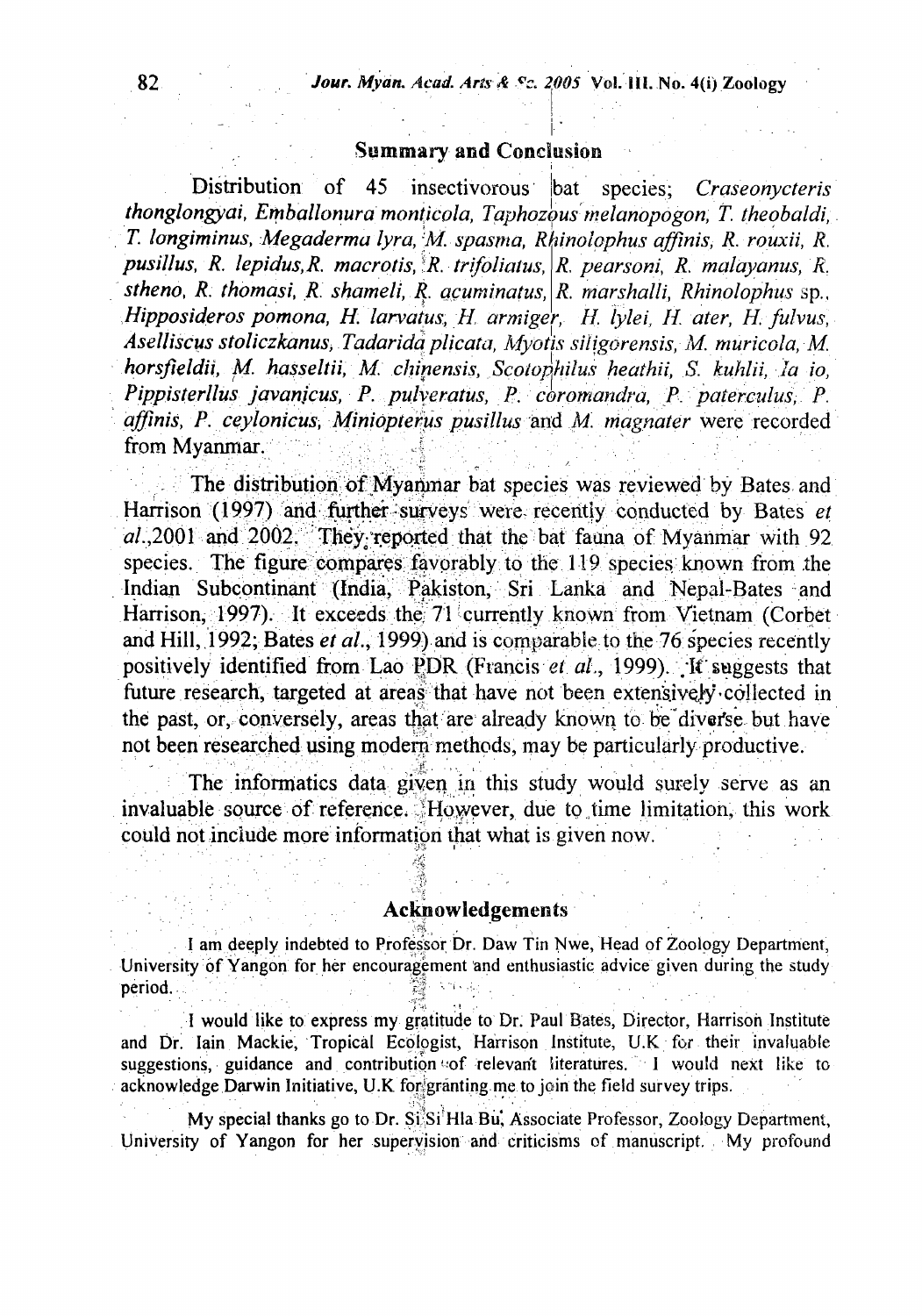obligation goes to U Than Myint, Training Coordinator of Wildlife Conservation Society (WCS) for his partial financial support. Thanks are due to my field colleges for their considerable contribution during the field survey trips.

#### **References**

- Andersen, K. (1905). On some bats of the genus *Rhinolophus.* Proceedings Zool. Soc: Lond. 2:75-145.
- Bates, P.J.J. and D.L. Harrison (1997). Bats of the Indian Subcontinent. Harrison Zoological Museum. Publication. Kent. 258 pp.
- Bates, P.J.J., D.K. Hendrichsen, J.L.Walston and BiHayes (1999). A review of the mouse : *-'•',.* • eared bat ( Chirbptera: Vespertilibnidae: *Myotis )* from Vietnam with significant new records. Acta Chiropterologica, l: 47-74.

Bates, P.J.J, Tin Nwe, M.J.Pearch, Khin Maung Swe, Si Si Hla Bu and Thanda Tun (2000). A review of bat research in Myanmar ( Burma ) and results of a recent survey. Acta. Chiropterologica.  $2(i)$ : pp.58-82.

Bates, P.J.J., Tin:Nwe, Khin Maung Swe and Si Si Hla Bu (2001). Further new records of : bats from Myanrnar ( Burma ) including *Craesonycteris thonglongyai* Hill, . 1974 (Chiroptera: Craseonycteridae).Acta. Chiropterologica. 3(1): 33-41.

- Carter, T. D. (1943). The Mammals of the Vernay-Chindwin Expedition, Northern Burma. Bulletin Amer. Mus. nat. Hist. 82(4): 95-114.
- Corbet, G.B and J.E. Hill (1992). The Mammals of the Indomalayan Region. Nat. Hist. Mus/oup. 488 pp.
- Dobson, G. E. (1876). Monograph of the Asiatic Chiroptera and catalouge of the species of bats in the collection of the Indian Museum, Calcutta. London.
- Francis, C.M., A.Guillen, and M.F. Robinson (1999). Order Chiroptera: bat. pp. 225-234, in Wildlife in Lao PDR,(1999). Status Report (J.W.Duckworth, R.E. Safter, and K.Khounboline,eds.)IUCN, Vientiane,274pp.
- Hill, J.E. (1974). A new-family, genus and species of bat from Thailand. Bull. Brit. Mus. (N.H) Zoo. 27(7): 303-336. 1
- Hutson, A.M., S.P. Mickleburgh, and P.A. Racey. (2001). Microchiroptera bats : global status and conservation action plan. IUCN/SSC Chiroptera Specialist Group, IUCN, Gland, Switzerland and Cambridge.
- Kunz, T.H. and E.D. Pierson, (1994). Bats of the^world: an introduction. *In:* R.W.Nowak, editor, Walkers bats of the world. John Hopkins University Press, Baltimore, pp. 1-14.

**• . I . . . - • • • •**

Lal,J.P.(1981). First record of the rufous horseshoe bat, *Rhinolophiis roiai rcuxi* Temminck (Chiroptera, Rhinolophidae) from Burma. Bulletin. Zool. Sury. India 4(3): . 389. I